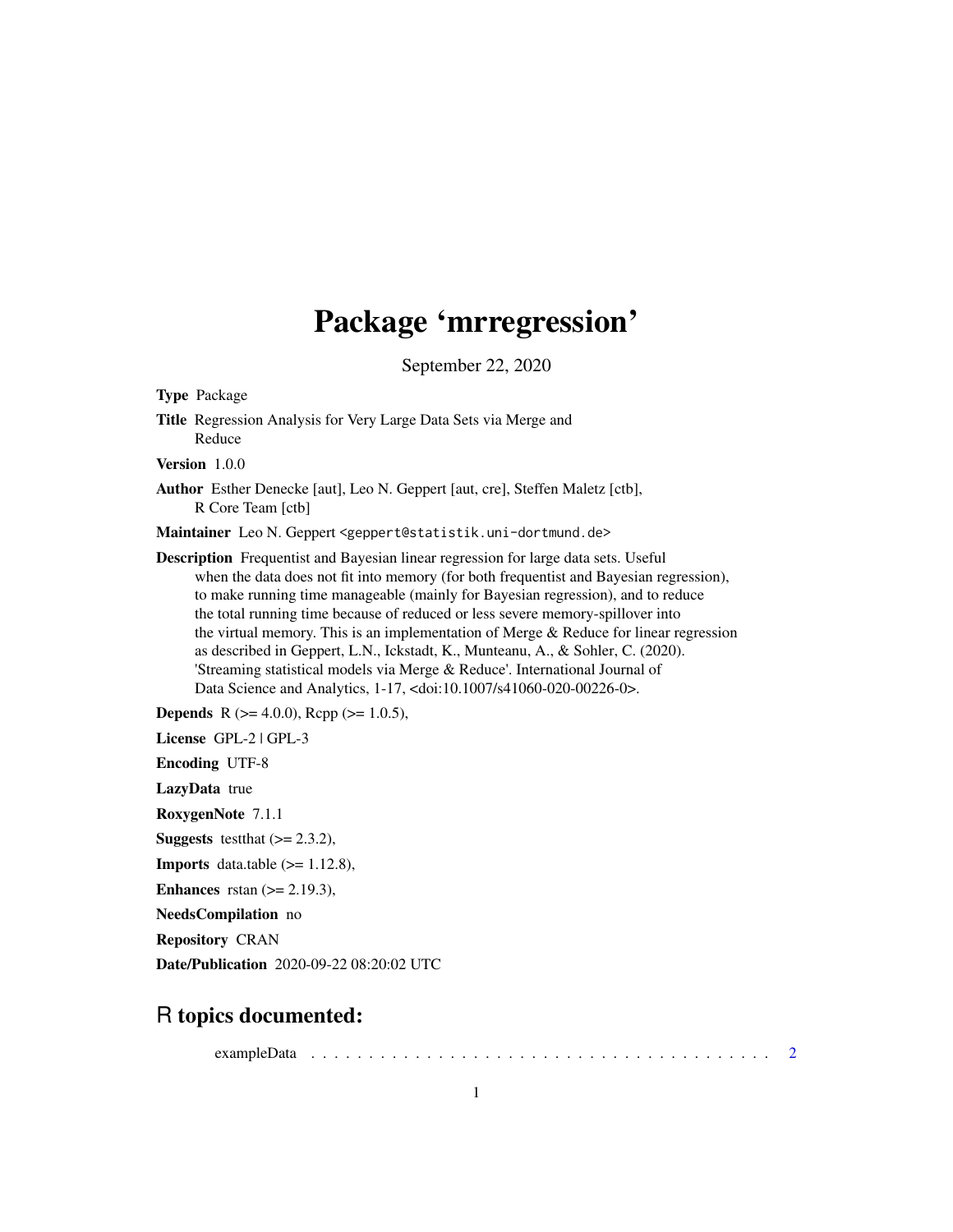#### <span id="page-1-0"></span>2 mrbayes and the contract of the contract of the contract of the contract of the contract of the contract of the contract of the contract of the contract of the contract of the contract of the contract of the contract of

exampleData *Simulated Example Data*

#### Description

Simulated data set with 1500 observations for illustrational purposes.

#### Usage

exampleData

#### Format

A data frame with 1500 rows and 11 variables where V1-V10 are the predictors and V11 is the dependent variable.

<span id="page-1-1"></span>mrbayes *Bayesian linear regression using Merge and Reduce*

#### Description

mrbayes is used to conduct Bayesian linear regression on very large data sets using Merge and Reduce as described in Geppert et al. (2020). Package rstan needs to be installed. When calling the function this is checked using requireNamespace as suggested by Hadley Wickham in "R packages" (section Dependencies, http://r-pkgs.had.co.nz/description.html, accessed 2020-07-31).

#### Usage

```
mrbayes(
 y,
  intercept = TRUE,
  fileMr = NULL,
 dataMr = NULL,
  obsPerBlock,
  dataStan = NULL,
  sep = "auto",dec = "."header = TRUE,
 naStrings = "NA",
  colNames = NULL,
 naAction = na.fail,
  ...
)
```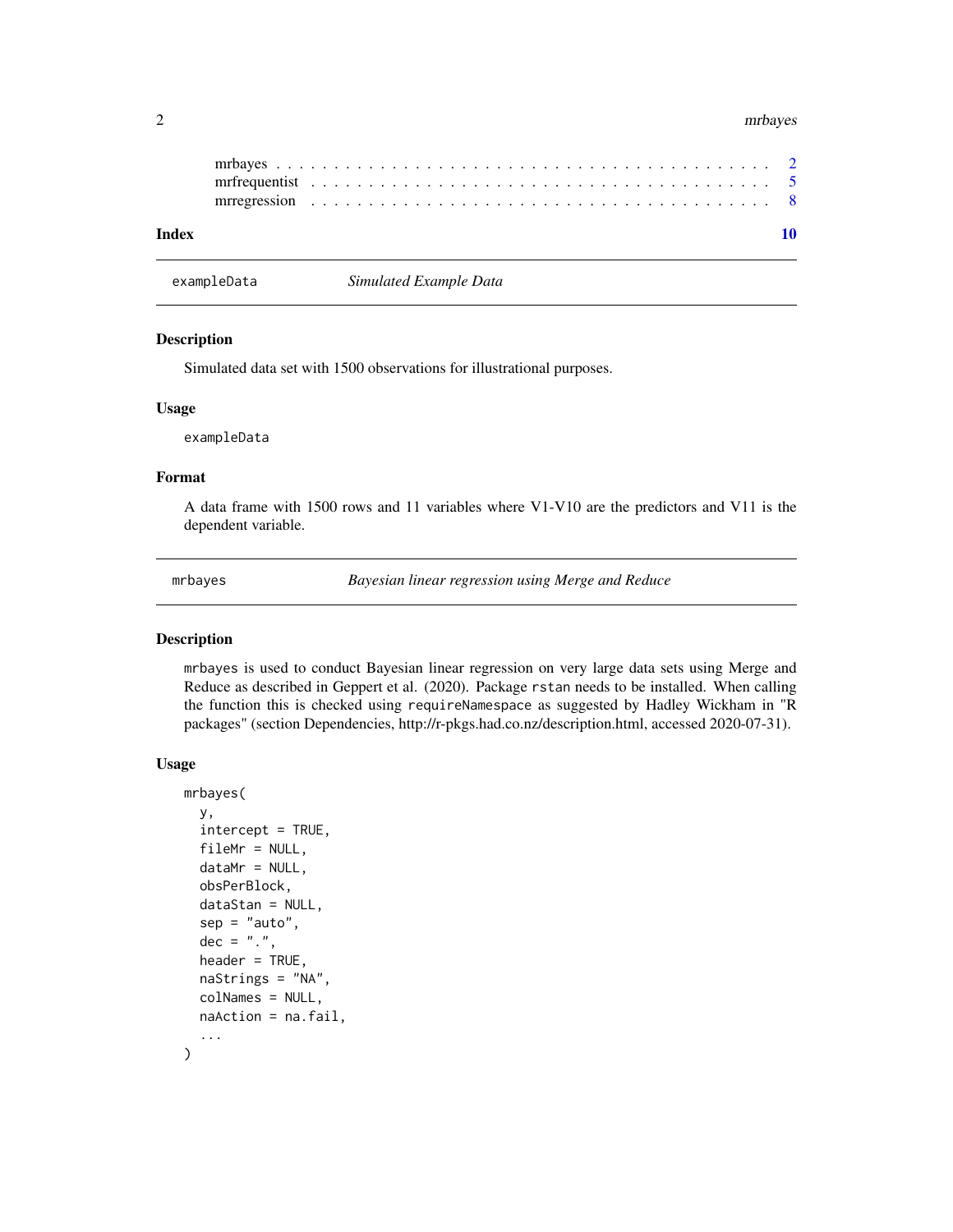#### <span id="page-2-0"></span>mrbayes 3

### Arguments

| у           | (character)<br>Column name of the dependent variable.                                                                                                                                                                                                                                                                                                                                                                                                                                                               |  |  |
|-------------|---------------------------------------------------------------------------------------------------------------------------------------------------------------------------------------------------------------------------------------------------------------------------------------------------------------------------------------------------------------------------------------------------------------------------------------------------------------------------------------------------------------------|--|--|
| intercept   | (logical)<br>Argument specifying whether the model should have an intercept term or not.<br>Defaults to TRUE.                                                                                                                                                                                                                                                                                                                                                                                                       |  |  |
| fileMr      | (character)<br>The name of a file, including the filepath, to be read in blockwise. Either fileMr<br>or dataMr needs to be specified. When using this argument, the arguments sep,<br>dec, header, naStrings, colNames (as in fread) are of relevance. Further<br>options from fread are currently not supported. Also note that defaults might<br>differ. In case the data to be read in has row names, note that these will be read<br>in as regular column. This may need special treatment.                     |  |  |
| dataMr      | (data.frame)<br>The data to be used for the regression analysis. Either fileMr or dataMr needs<br>to be specified. Note that the arguments sep, dec, header, naStrings, and<br>colNames are ignored when dataMr is specified.                                                                                                                                                                                                                                                                                       |  |  |
| obsPerBlock | (numeric)<br>Value specifying the number of observations in each block. This number has<br>to be larger than the number of regression coefficients. Moreover, the recom-<br>mended ratio of observations per regression coefficient is larger than 25 (Gep-<br>pert et al., 2020). Note that the last block may contain less observations than<br>specified depending on the sample size. If the number of observations in this<br>last block is too small it is not included in the model and a warning is issued. |  |  |
| dataStan    | (list)<br>Optional argument. This argument is equivalent to the argument data in stan.<br>If not specified the default dataStan, which makes use of all predictors is used.<br>See section Details for the default dataStan and further notes on the syntax to<br>be used when specifiying this argument.                                                                                                                                                                                                           |  |  |
| sep         | See documentation of fread. Default is "auto". Ignored when dataMr is speci-<br>fied.                                                                                                                                                                                                                                                                                                                                                                                                                               |  |  |
| dec         | See documentation of fread. Default is ".". Ignored when dataMr is specified.                                                                                                                                                                                                                                                                                                                                                                                                                                       |  |  |
| header      | (logical)<br>See documentation of fread. Defaults to TRUE. Ignored when dataMr is speci-<br>fied. If header is set to FALSE and no colNames are given, then column names<br>default to "V" followed by the column number.                                                                                                                                                                                                                                                                                           |  |  |
| naStrings   | (character)<br>Optional argument. See argument na.strings of fread. Default is "NA". Ignored<br>when dataMr is specified and optional when fileMr is used.                                                                                                                                                                                                                                                                                                                                                          |  |  |
| colNames    | (character vector)<br>Same as argument col.names of fread. Ignored when dataMr is specified and<br>optional when fileMr is used.                                                                                                                                                                                                                                                                                                                                                                                    |  |  |
| naAction    | (function)<br>Action to be taken when missing values are present in the data. Currently only<br>na. fail is supported.                                                                                                                                                                                                                                                                                                                                                                                              |  |  |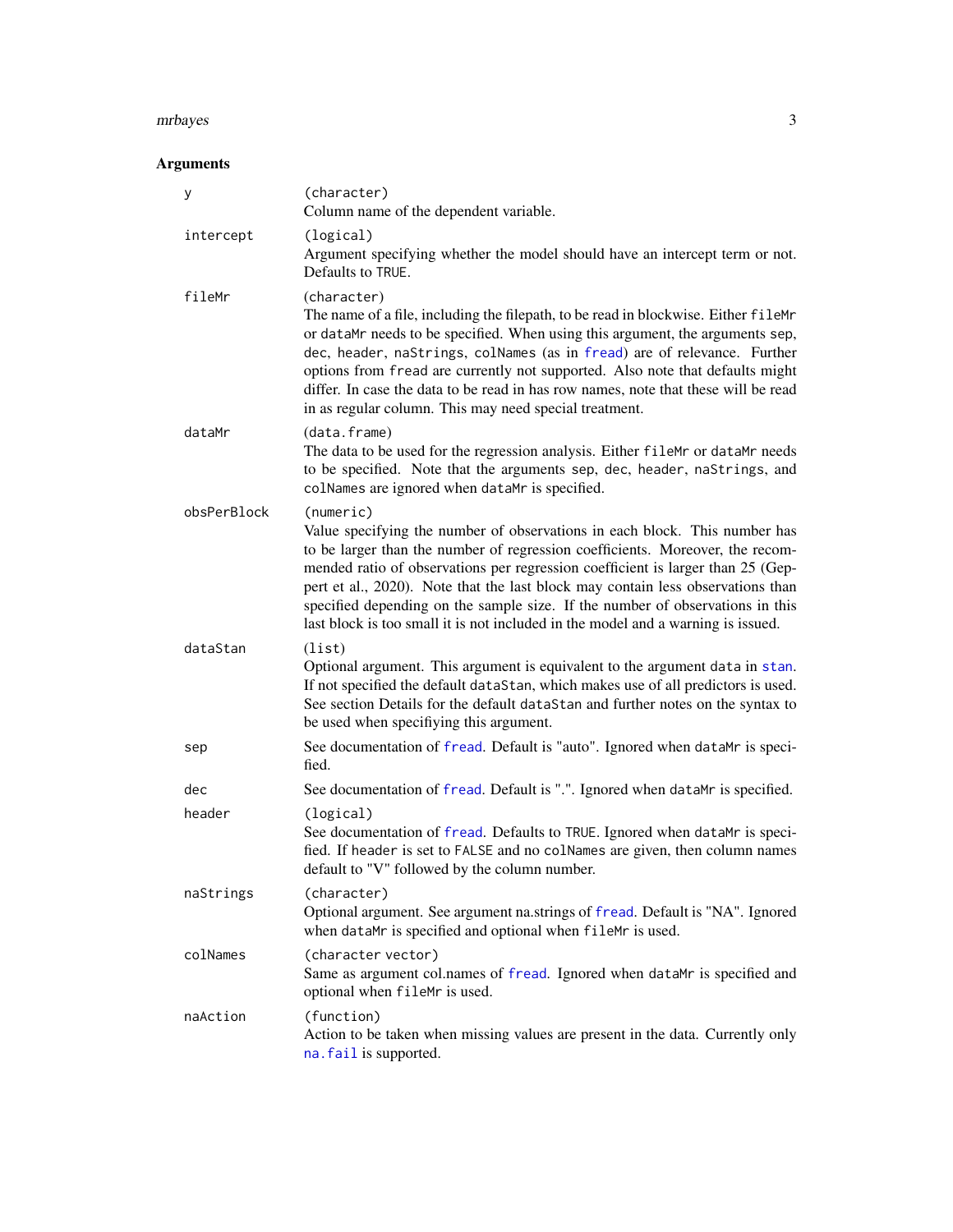<span id="page-3-0"></span>... Further optional arguments to be passed on to [stan](#page-0-0), especially pars and arguments that control the behaviour of the sampling in rstan such as chains, iter, warmup, and thin. Please refer to [rstan](#page-0-0).

#### Value

Returns an object of class "mrbayes" which is a list containing the following components:

| level        | Number of level of the final model in Merge and Reduce. This is equal to<br>$\lceil \log_2(n$ umberObs/obsPerBlock) $\rceil + 1$ and corresponds to the number of buck-<br>ets in Figure 1 of Geppert et al. (2020).                                                                                                                                                                    |  |  |
|--------------|-----------------------------------------------------------------------------------------------------------------------------------------------------------------------------------------------------------------------------------------------------------------------------------------------------------------------------------------------------------------------------------------|--|--|
| numberObs    | The total number of observations.                                                                                                                                                                                                                                                                                                                                                       |  |  |
| summaryStats | Summary statistics including the mean, median, quartiles, $2.5\%$ and $97.5\%$<br>quantiles of the posterior distributions for each regression coefficient and the<br>error term's standard deviation sigma.                                                                                                                                                                            |  |  |
| diagnostics  | Effective sample size (n_eff) and potential scale reduction factor on split chains<br>(Rhat) calculated from the output of summary, stanfit-method. Note that, using<br>Merge and Reduce, for each regression coefficient only one value is reported:<br>For n_eff the minimum observed value on level 1 is reported and for Rhat the<br>maximum observed value on level 1 is reported. |  |  |
| modelCode    | The model. Syntax as in argument model_code of stan.                                                                                                                                                                                                                                                                                                                                    |  |  |
| dataHead     | First six rows of the data in the first block. This serves as a sanity check, espe-<br>cially when using the argument fileMr.                                                                                                                                                                                                                                                           |  |  |

#### Details

Code of default dataStan makes use of all predictors:

dataStan = list(n = nrow(currentBlock),

```
d = (ncol(currentBlock) -1),
```
X = currentBlock[,-colNumY],

y = currentBlock[,colNumY])

where currentBlock is the current block of data to be evaluated, n the number of observations, d the number of variables (without intercept), X contains the predictors, and y the dependent variable. colNumY is the column number of the dependent variable that the function finds internally.

When specifying the argument dataStan, note two things:

1. Please use the syntax of the default dataStan, i.e. the object containing the data of the block to be evaluated is called currentBlock, the number of observations must be set to  $n =$ nrow(currentBlock), d needs to be set to the number of variables without intercept, the dependent variable must be named y, and the independent variables must be named X.

2. The expressions within the list must be unevaluated: Therefore, use the function [quote](#page-0-0).

#### References

Geppert, L.N., Ickstadt, K., Munteanu, A., & Sohler, C. (2020). Streaming statistical models via Merge & Reduce. International Journal of Data Science and Analytics, 1-17, doi: https://doi.org/10.1007/s41060-020-00226-0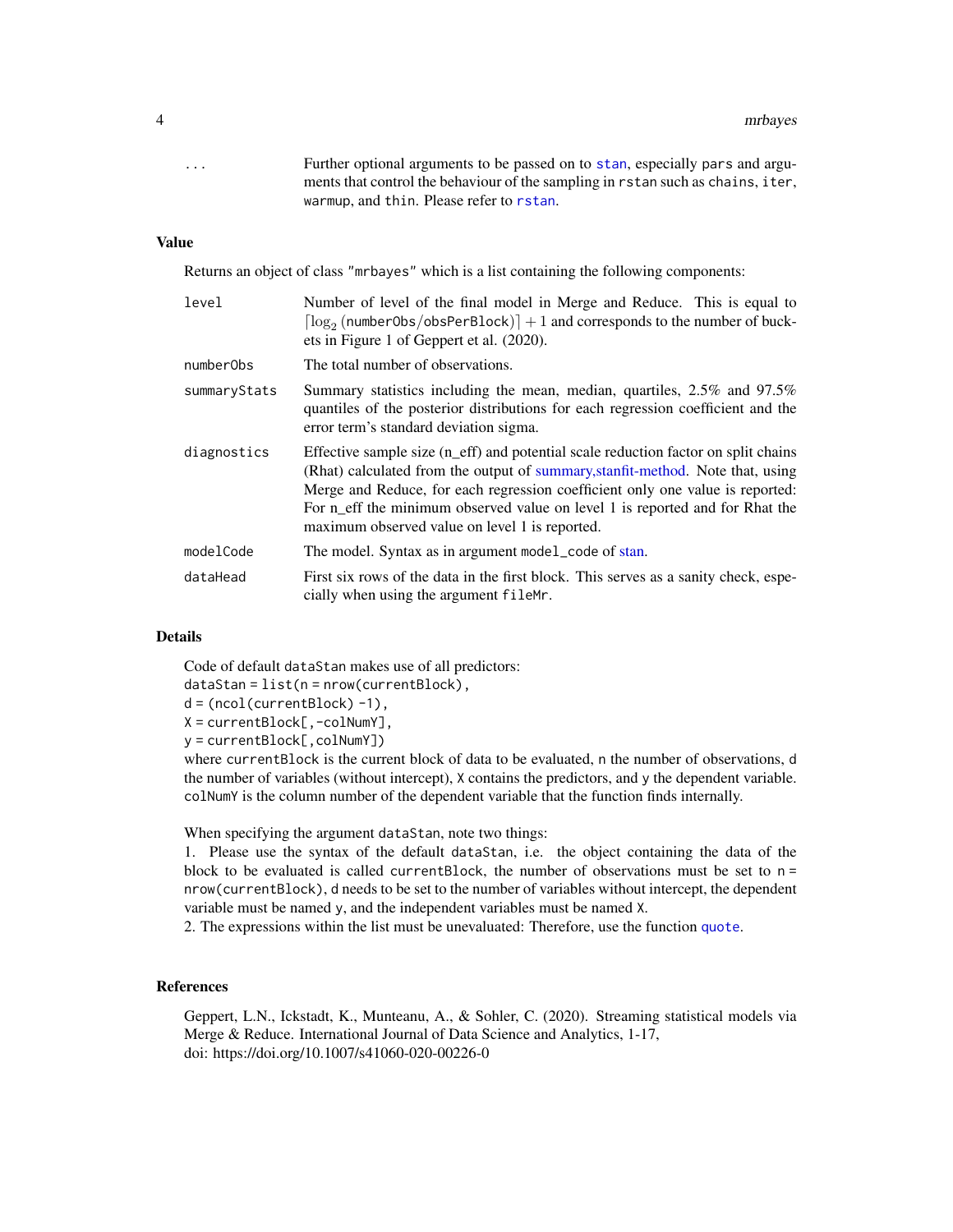#### <span id="page-4-0"></span>mrfrequentist 5

#### Examples

# Package rstan needs to be installed for running this example.

```
if (requireNamespace("rstan", quietly = TRUE)) {
 n = 2000p = 4set.seed(34)
 x1 = rnorm(n, 10, 2)x2 = rnorm(n, 5, 3)x3 = rnorm(n, -2, 1)x4 = rnorm(n, 0, 5)y = 2.4 - 0.6 \times x1 + 5.5 \times x2 - 7.2 \times x3 + 5.7 \times x4 + \text{rnorm(n)}data = data.frame(x1, x2, x3, x4, y)normalmodell = '
 data {
 int<lower=0> n;
 int<lower=0> d;
 matrix[n,d] X; // predictor matrix
 vector[n] y; // outcome vector
 }
 parameters {
 real alpha; // intercept
 vector[d] beta; // coefficients for predictors
 real<lower=0> sigma; // error scale
 }
 model {
 y \sim normal(alpha + X \star beta, sigma); // likelihood
 }
 datas = list(n = nrow(data), d = ncol(data)-1,y = data[, dim(data)[2]], X = data[, 1:(dim(data)[2]-1)])
 fit0 = rstan::stan(model_code = normalmodell, data = datas, chains = 4, iter = 1000)
 fit1 = mrbayes(dataMr = data, obsPerBlock = 500, y = 'y')}
```
<span id="page-4-1"></span>mrfrequentist *Fitting frequentist linear models using Merge and Reduce*

#### Description

mrfrequentist is used to conduct frequentist linear regression on very large data sets using Merge and Reduce as described in Geppert et al. (2020).

#### Usage

mrfrequentist(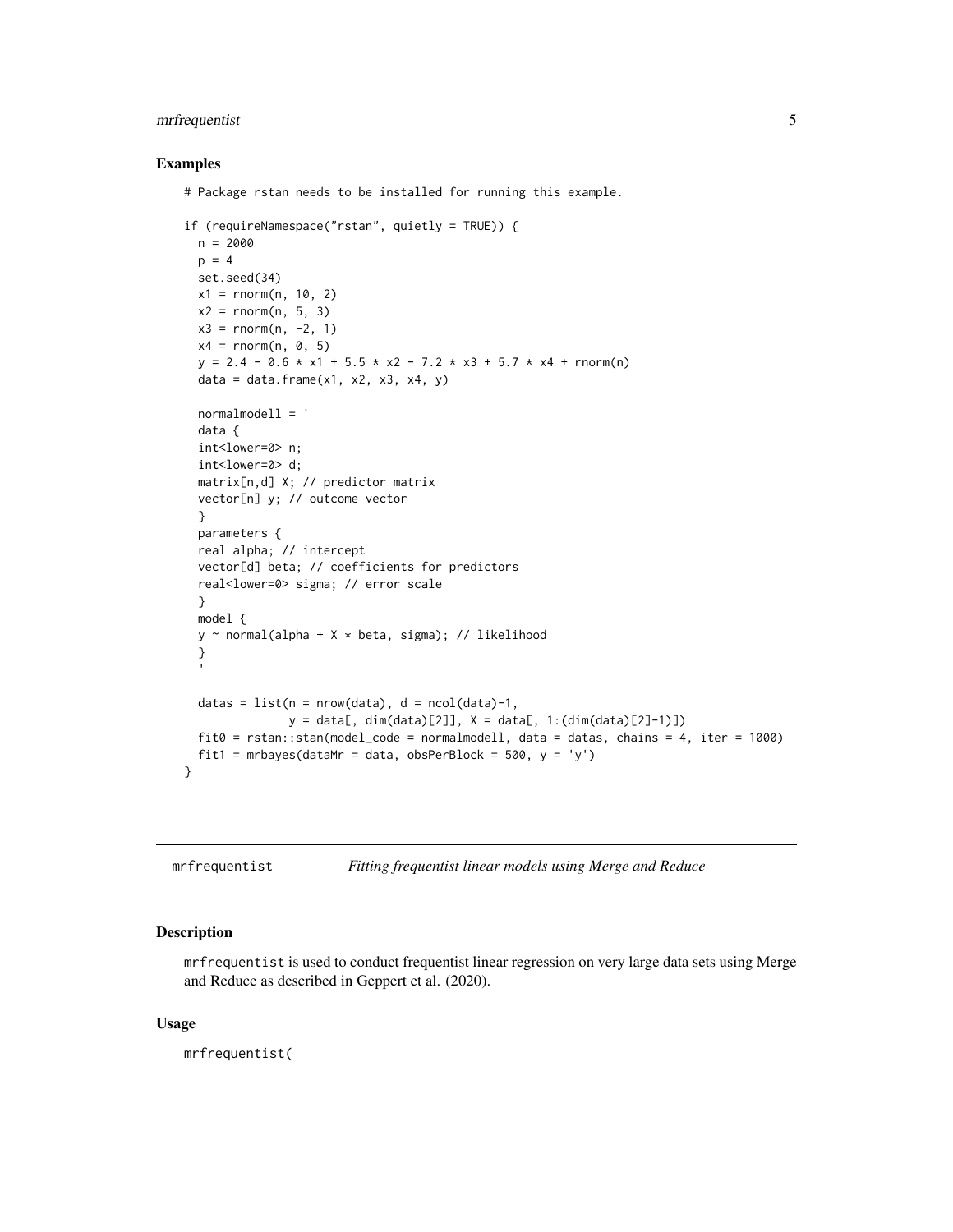```
formula,
 fileMr = NULL,
 dataMr = NULL,obsPerBlock,
 approach = c("1", "3"),
  sep = "auto",dec = "."header = TRUE,
 naStrings = "NA",
 colNames = NULL,
 naAction = na.fail
\mathcal{L}
```
#### Arguments

| formula     | (formula)<br>See formula. Note that mrfrequentist currently supports numeric predictors<br>only.                                                                                                                                                                                                                                                                                                                                                                                                                               |
|-------------|--------------------------------------------------------------------------------------------------------------------------------------------------------------------------------------------------------------------------------------------------------------------------------------------------------------------------------------------------------------------------------------------------------------------------------------------------------------------------------------------------------------------------------|
| fileMr      | (character)<br>The name of a file, including the filepath, to be read in blockwise. Either fileMr<br>or dataMr needs to be specified. When using this argument, the arguments sep,<br>dec, header, naStrings, colNames (as in fread) are of relevance. Further<br>options from fread are currently not supported. Also note that defaults might<br>differ. In case the data to be read in has row names, note that these will be read<br>in as regular column. This may need special treatment.                                |
| dataMr      | (data.frame)<br>The data to be used for the regression analysis. Either fileMr or dataMr needs<br>to be specified. Note that the arguments sep, dec, header, naStrings, and<br>colNames are ignored when dataMr is specified.                                                                                                                                                                                                                                                                                                  |
| obsPerBlock | (numeric)<br>Value specifying the number of observations in each block. This number has to<br>be larger than the number of regression coefficients. Moreover, for approach 1<br>the recommended ratio of observations per regression coefficient is larger than<br>25 (Geppert et al., 2020). Note that the last block may contain less observations<br>than specified depending on the sample size. If the number of observations in<br>this last block is too small it is not included in the model and a warning is issued. |
| approach    | (character)<br>Approach specifying the merge technique. One of either "1" or "3". Approach<br>"1" is based on a weighted mean procedure whereas approach "3" is an exact<br>method based on blockwise calculations of X'X, y'X and y'y. See Geppert et<br>al. (2020) for details on the approaches and section Details below for comments<br>on approach "3".                                                                                                                                                                  |
| sep         | See documentation of fread. Default is "auto". Ignored when dataMr is speci-<br>fied.                                                                                                                                                                                                                                                                                                                                                                                                                                          |
| dec         | See documentation of fread. Default is ".". Ignored when dataMr is specified.                                                                                                                                                                                                                                                                                                                                                                                                                                                  |
| header      | (logical)<br>See documentation of fread. Defaults to TRUE. Ignored when dataMr is speci-                                                                                                                                                                                                                                                                                                                                                                                                                                       |

<span id="page-5-0"></span>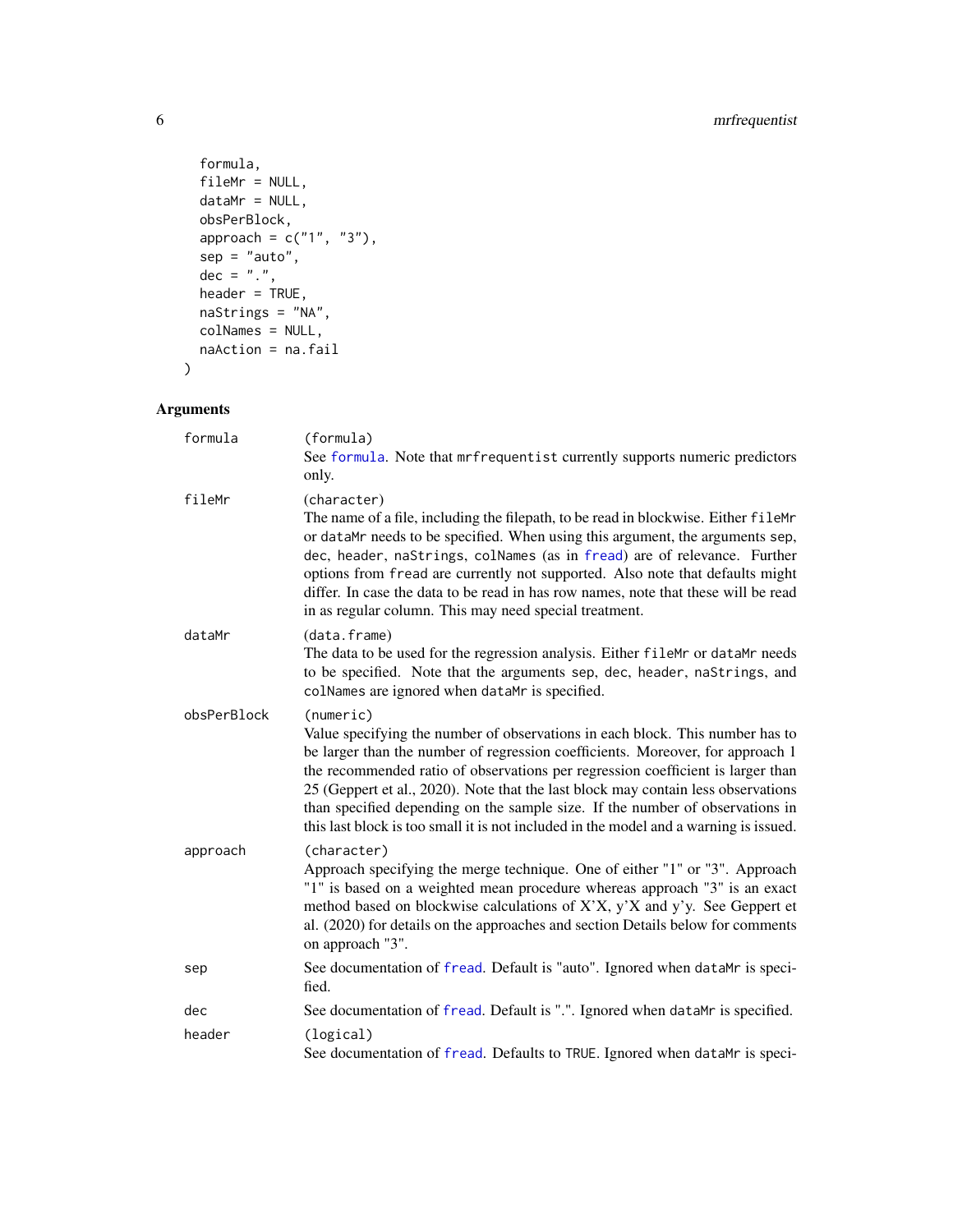#### <span id="page-6-0"></span>mrfrequentist 7

|           | fied. If header is set to FALSE and no colNames are given, then column names<br>default to "V" followed by the column number.                              |
|-----------|------------------------------------------------------------------------------------------------------------------------------------------------------------|
| naStrings | (character)<br>Optional argument. See argument na.strings of fread. Default is "NA". Ignored<br>when dataMr is specified and optional when fileMr is used. |
| colNames  | (character vector)<br>Same as argument col.names of fread. Ignored when dataMr is specified and<br>optional when fileMr is used.                           |
| naAction  | (function)<br>Action to be taken when missing values are present in the data. Currently only<br>na. fail is supported.                                     |

#### Value

Returns an object of class "mrfrequentist" which is a list containing the following components for both approaches "1" and "3":

| approach     | The approach used for merging the models. Either "1" or "3".                                                                                                                                                                                                                                                                                                                                                                                                                |  |
|--------------|-----------------------------------------------------------------------------------------------------------------------------------------------------------------------------------------------------------------------------------------------------------------------------------------------------------------------------------------------------------------------------------------------------------------------------------------------------------------------------|--|
| formula      | The model's formula.                                                                                                                                                                                                                                                                                                                                                                                                                                                        |  |
| level        | Number of level of the final model in Merge and Reduce. This is equal to<br>$\lceil \log_2(n \text{umberObs/obsPerBlock}) \rceil + 1$ and corresponds to the number of buck-<br>ets in Figure 1 of Geppert et al. (2020).                                                                                                                                                                                                                                                   |  |
| numberObs    | The total number of observations.                                                                                                                                                                                                                                                                                                                                                                                                                                           |  |
| summaryStats | Summary statistics reporting the estimated regression coefficients and their un-<br>biased standard errors. Estimates are based on the merge technique as specified<br>in the argument approach. For approach "1" the estimates of the standard er-<br>rors are corrected dividing by $\sqrt{\left[\text{numberObs}\right]}$ obsPerBlock]. For further de-<br>tails see Geppert et al. (2020). For approach "3" the unbiased estimates of the<br>standard errors are given. |  |
| dataHead     | First six rows of the data in the first block. This serves as a sanity check, espe-<br>cially when using the argument fileMr.                                                                                                                                                                                                                                                                                                                                               |  |
| terms        | Terms object.                                                                                                                                                                                                                                                                                                                                                                                                                                                               |  |
|              | Additionally for annroach "3" only:                                                                                                                                                                                                                                                                                                                                                                                                                                         |  |

#### Additionally for approach "3" only:

| XTX  | The final model's crossprod $(X, X)$ . |
|------|----------------------------------------|
| vTX. | The final model's crossprod $(y, X)$ . |
| уТу  | The final model's crossprod $(y, y)$ . |

#### Details

In approach "3" the estimated regression coefficients and their unbiased standard errors are calculated via qr decompositions on  $X'X$  (as in [speedlm](#page-0-0) with argument method = "qr"). Moreover, the merge step uses the same idea of blockwise addition for  $X'X$ ,  $y'y$  and  $y'X$  as speedglm's updating procedure [updateWithMoreData](#page-0-0). Conceptually though, Merge and Reduce is not an updating algorithm as it merges models based on a comparable amount of data along a tree structure to obtain a final model.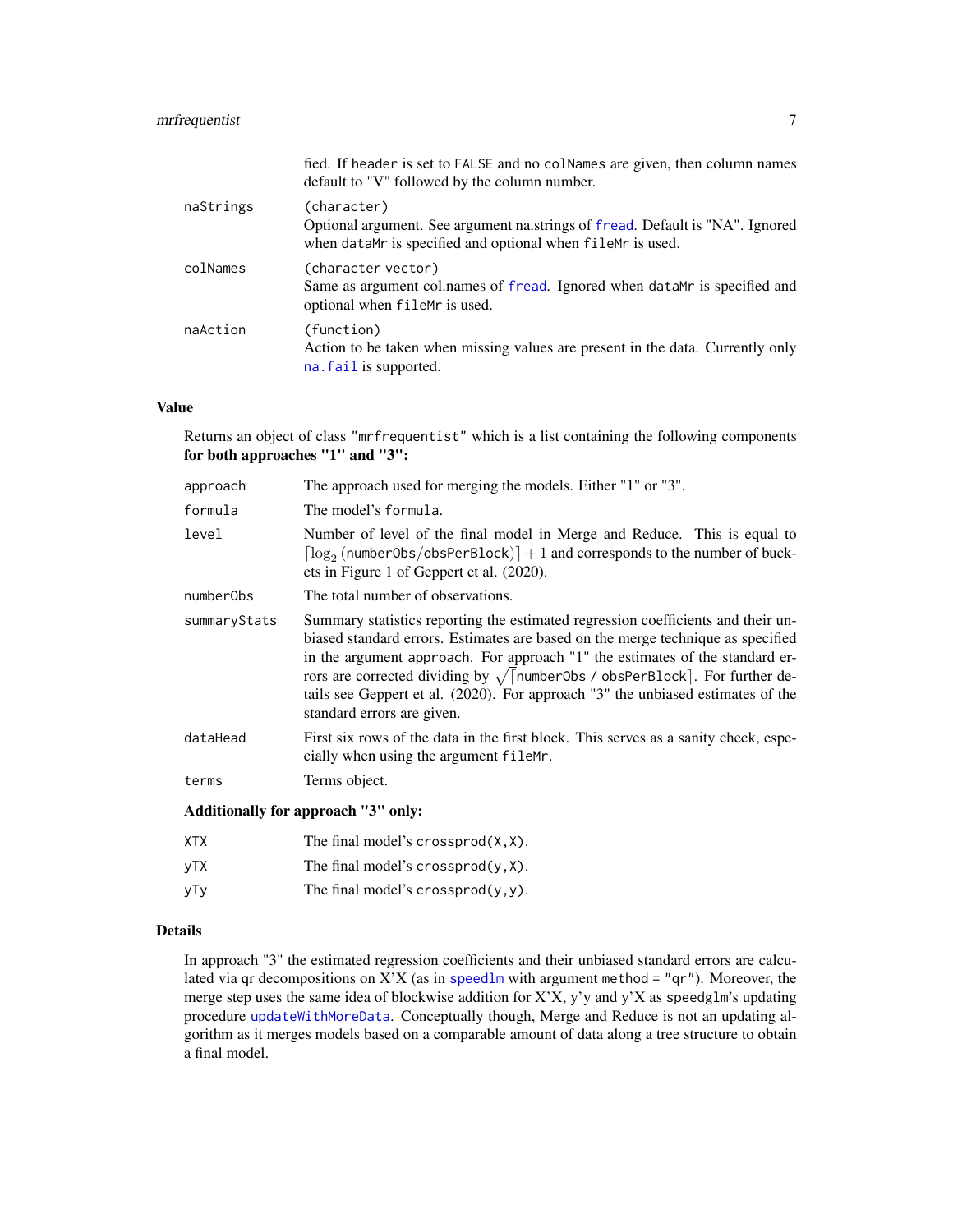#### <span id="page-7-0"></span>References

Geppert, L.N., Ickstadt, K., Munteanu, A., & Sohler, C. (2020). Streaming statistical models via Merge & Reduce. International Journal of Data Science and Analytics, 1-17, doi: https://doi.org/10.1007/s41060-020-00226-0

#### Examples

```
## run mrfrequentist() with dataMr
data(exampleData)
fit1 = mrfrequentist(dataMr = exampleData, approach = "1", obsPerBlock = 300,
formula = V11 ~ ~ ~ .)## run mrfrequentist() with fileMr
filepath = system.file("extdata", "exampleFile.txt", package = "mrregression")
fit2 = mrfrequentist(fileMr = filepath, approach = "3", header = TRUE,
obsPerBlock = 100, formula = y \sim .)
```

|  |  | mrregression |  |
|--|--|--------------|--|
|  |  |              |  |
|  |  |              |  |

mrregression *mrregression: Frequentist and Bayesian linear regression using Merge and Reduce.*

#### Description

Frequentist and Bayesian linear regression for large data sets. Useful when the data does not fit into memory (for both frequentist and Bayesian regression), to make running time manageable (mainly for Bayesian regression), and to reduce the total running time because of reduced or less severe memory-spillover into the virtual memory. The package contains the two main functions [mrfrequentist](#page-4-1) and [mrbayes](#page-1-1) as well as several S3 methods listed below. Note, that currently only numerical predictors are supported. Factor variables can be included in the model in dummy-coded form, e.g. using [model.matrix](#page-0-0). However, this may lead to highly variable or even unreliable estimates / posterior distributions if levels are not represented well in every single block. It is solely the user's responsibility to check that this is not the case!

#### Usage

```
## S3 method for class 'mrfrequentist'
coef(object, ...)
## S3 method for class 'mrfrequentist'
nobs(object, ...)
## S3 method for class 'mrfrequentist'
predict(object, data, ...)
## S3 method for class 'mrfrequentist'
summary(object, ...)
## S3 method for class 'summary.mrfrequentist'
```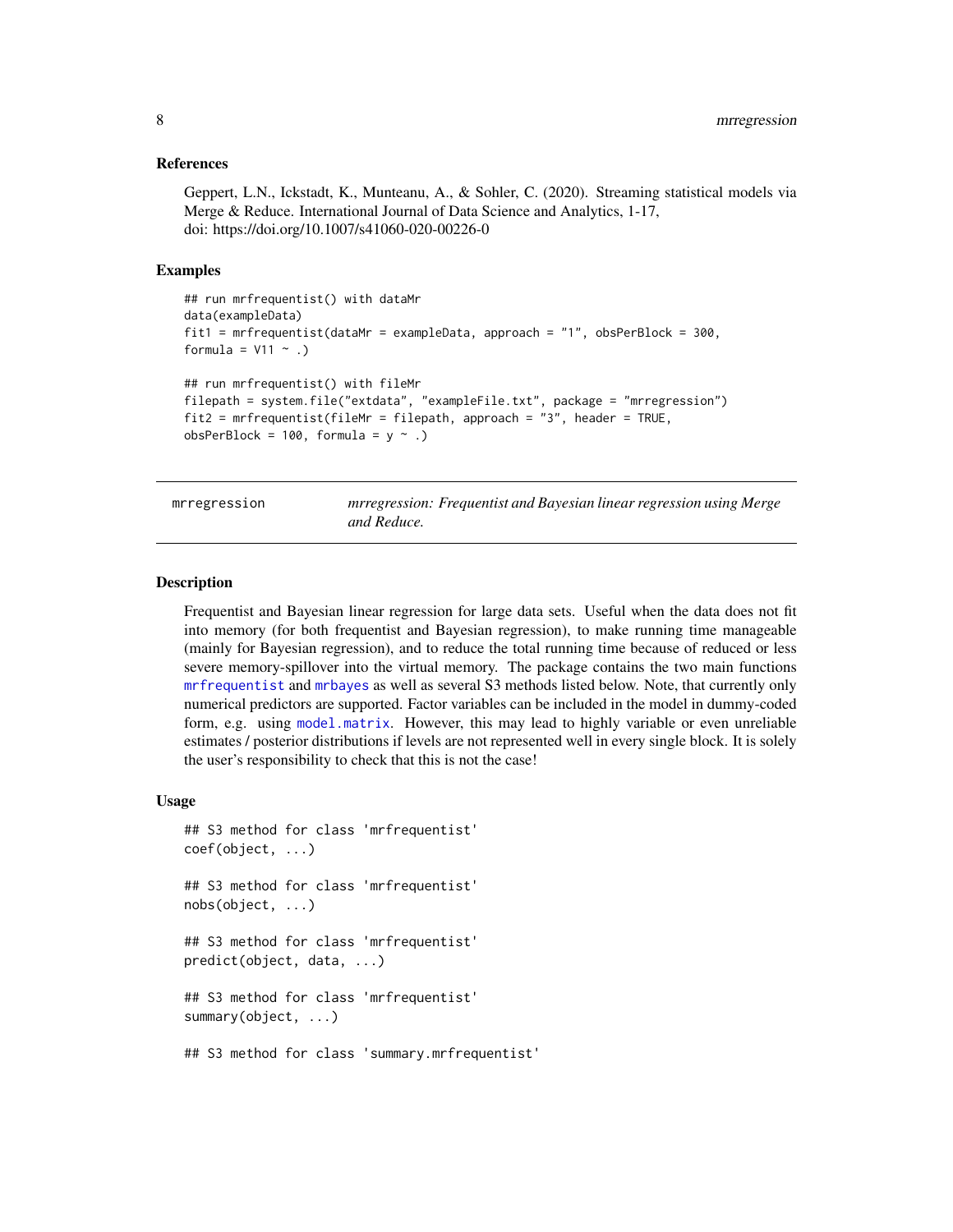#### <span id="page-8-0"></span>mrregression 9

```
print(x, \ldots)## S3 method for class 'mrbayes'
nobs(object, ...)
## S3 method for class 'mrbayes'
summary(object, ...)
```

```
## S3 method for class 'summary.mrbayes'
print(x, \ldots)
```
#### Arguments

| object       | Object of class "mrfrequentist" or "mrbayes", respectively.                                                                                                                                      |
|--------------|--------------------------------------------------------------------------------------------------------------------------------------------------------------------------------------------------|
| $\ddots$     | Currently only useful for method print. summary. mrfrequentist and approach<br>"3". See arguments to function printCoefmat, especially digits and signif.stars.                                  |
| data         | A data frame used to predict values of the dependent variable. Data has to<br>contain all variables in the model, additional columns are ignored. Note that<br>this is not an optional argument. |
| $\mathsf{x}$ | Object of class "summary.mrfrequentist" or "summary.mrbayes", respec-<br>tively.                                                                                                                 |

#### References

Geppert, L.N., Ickstadt, K., Munteanu, A., & Sohler, C. (2020). Streaming statistical models via Merge & Reduce. International Journal of Data Science and Analytics, 1-17, doi: https://doi.org/10.1007/s41060-020-00226-0